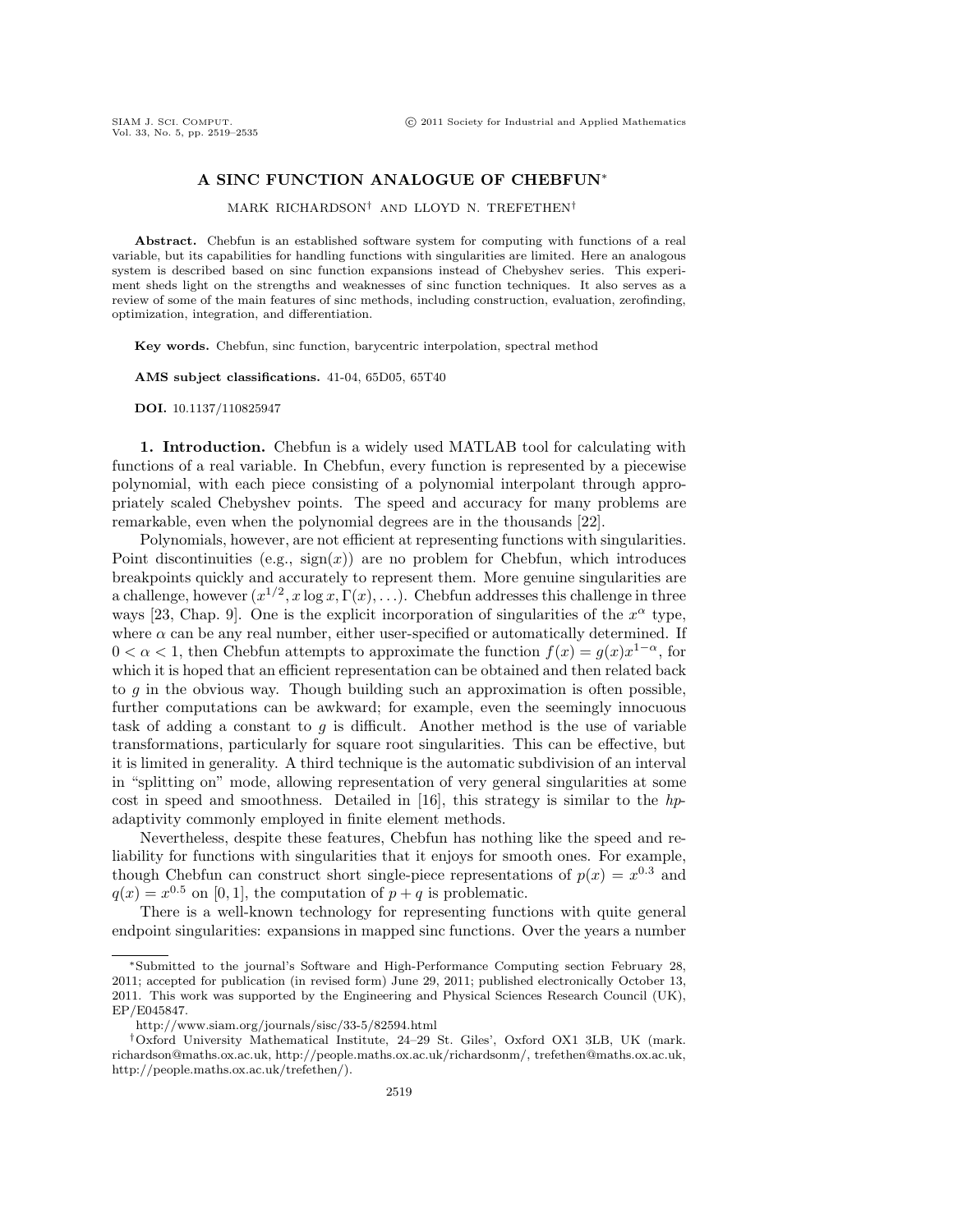of people have advocated these methods, especially Frank Stenger of the University of Utah, who has written two books on the subject [18, 19], the second serving as a user's guide for the Sinc-Pack MATLAB package. In principle, this technique offers the prospect of treating nearly arbitrary singularities in a uniform manner. The price to be paid is a slowdown in convergence from  $C^{-N}$  to  $C^{-\sqrt{N}}$  as a function of the number N of sample points, even for analytic functions.

How does it work in practice? Can sinc functions be used as the basis of a Chebfun-like system which quickly and reliably computes with functions on intervals, even when there are endpoint singularities? This paper reports the construction of a Sincfun system, modeled as closely as possible on Chebfun, which was built to try to answer these questions. More precisely, Sincfun approximately duplicates the original "classic" Chebfun of Battles and Trefethen before the introduction of general intervals  $[a, b]$ , piecewise representations, solution of differential equations, and other enhancements [1]. The result is a working system which can readily be compared with Chebfun in all kinds of respects.

Before describing the design of Sincfun, we give an indication of its capabilities. In Chebfun, the function  $f(x) = x \log x$  on [0, 1] is represented by a polynomial of degree more than 30,000:

```
\Rightarrow f = \mathbb{Q}(x) x.*log(x);
\Rightarrow fc = chebfun(f,[0 1]);
    length(fc)
    ans = 32528
```
(Chebfun in "splitting on" mode gets a shorter representation, but it takes longer and lacks smoothness for operations like differentiation.) In Sincfun the number of sample points shrinks by a factor of more than 100:

```
\Rightarrow fs = sincfun(f, [0 1]);
   length(fs)
   ans = 306
```
Both the Chebfun and Sincfun representations are accurate and effective for further computations, as we illustrate by computing the definite integral of  $f^2$ , whose exact value is 2/27:

```
>> tic, sum(fc.^2), toc
   ans = 0.074074074074074
   Elapsed time is 0.168881 seconds.
>> tic, sum(fs.^2), toc
   ans = 0.074074074074074
   Elapsed time is 0.049372 seconds.
```
Sincfun outperforms Chebfun by a factor of 3, though the difference is not as large as one may have expected, given the size of the initial representations. This discrepancy is due to various inefficiencies present in the Sincfun construction process.

The aim of this paper, then, is to set forth some of the issues that arise in designing a Sincfun system, and to draw conclusions about the advantages and disadvantages of sinc function methods for practical computation. We assume that the reader is familiar enough with Chebfun to understand readily the examples just given. Our conclusions are presented in section 8.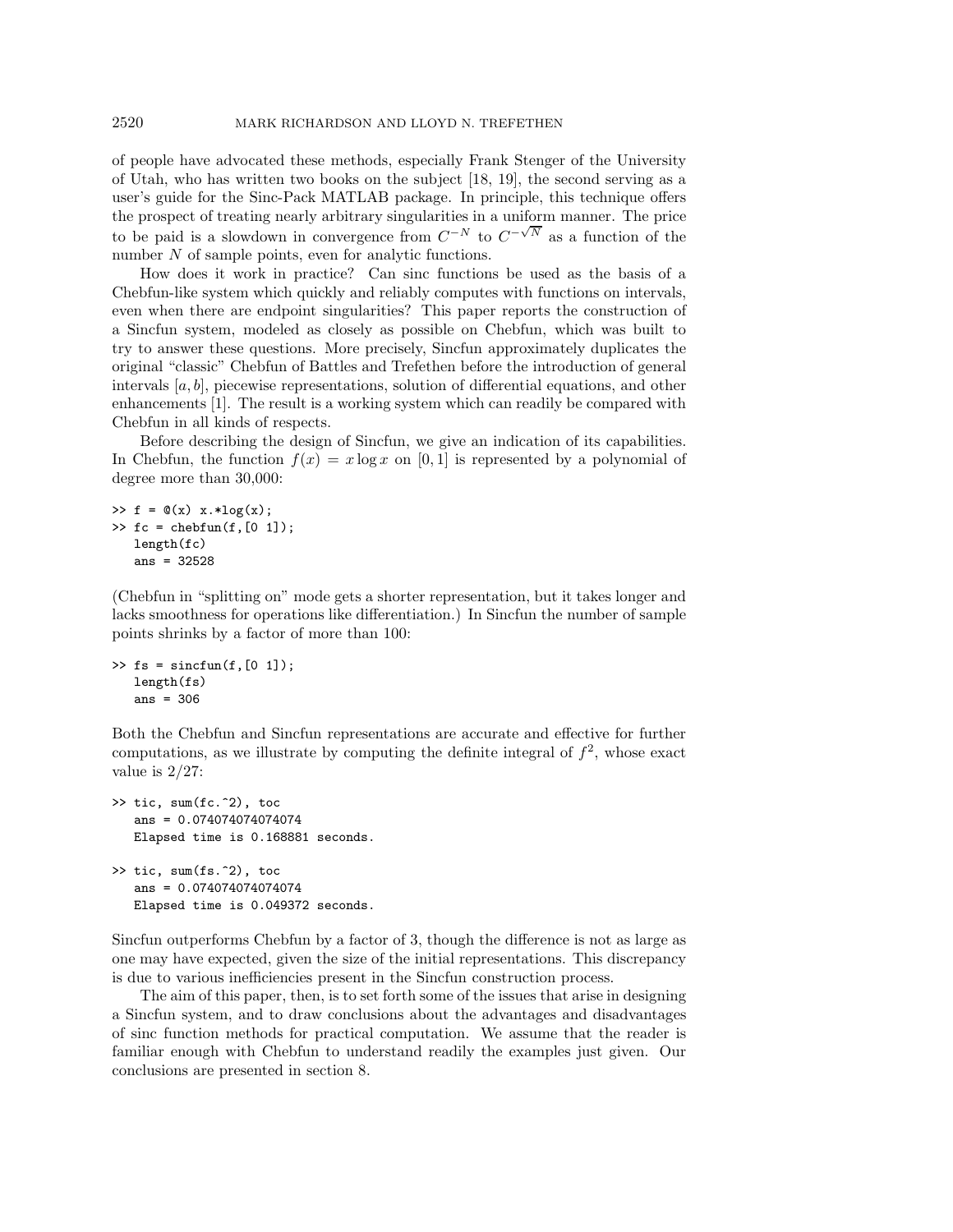**2. Sinc and transplanted sinc interpolants.** Throughout this paper we will be concerned with functions on the problem domain  $[0, 1]$ , the x variable, and their transplants to functions on the Fourier domain  $\mathbb{R}$ , the s variable. To keep the two settings clear we use lowercase letters for the former and uppercase for the latter:  $g(x)$ and  $G(s)$ . A typewriter font such as g labels computer variables such as the Sincfun representation of g.

Following [18] and [19], we define the basic sinc function by

(2.1) 
$$
S(s) = \frac{\sin(\pi s)}{\pi s},
$$

taking the value 1 at  $s = 0$  and 0 at other integers  $s \in \mathbb{Z}$ . Shifting and scaling to the grid  $h\mathbb{Z}$  for some  $h > 0$  gives the sinc function

(2.2) 
$$
S_k^{(h)}(s) = S\left(\frac{s}{h} - k\right)
$$

for any  $k \in \mathbb{Z}$ , which takes the value 1 at  $s = kh$  and 0 at other points  $s \in h\mathbb{Z}$ . If G is a function defined on R that decays sufficiently fast as  $|s| \to \infty$ , then the series

(2.3) 
$$
G^{(h)}(s) = \sum_{k=-\infty}^{\infty} G(kh) S_k^{(h)}(s)
$$

converges absolutely and gives an approximation to G. This function goes by various names, including the *Whittaker cardinal function* or the *sinc*, *band-limited*, or *Fourier interpolant* to g. Clearly  $G^{(h)}$  interpolates G on  $h\mathbb{Z}$ , and it can be equivalently defined by Fourier analysis:  $G^{(h)}$  is the function obtained if you take the semidiscrete Fourier transform  $\hat{G}$  of G on  $h\mathbb{Z}$ , which is a function defined on  $[-\pi/h, \pi/h]$ , and then evaluate the inverse transform formula not just for  $s \in h\mathbb{Z}$  but for all  $s \in \mathbb{R}$ . Thus  $G^{(h)}$  is bandlimited in the sense that it contains energy only at wave numbers  $\xi \in [-\pi/h, \pi/h]$ . See Chapter 2 of [20].

If G is smooth, then  $G^{(h)}$  converges rapidly to G as  $h \to 0$ . In particular, for  $d > 0$ , let  $H_d$  denote the infinite strip in the complex plane defined by  $-d <$  Ims  $d$ . If G is analytic and bounded and decays sufficiently fast as  $|s| \to \infty$  in  $H_d$ , then

$$
||G - G^{(h)}|| = \mathcal{O}(e^{-\pi d/h}), \qquad h \to 0,
$$

where  $\|\cdot\|$  is the  $\infty$ -norm over R. In other words, sinc interpolants on an infinite grid in R are *spectrally accurate.* See Chapter 4 of [20].

Next, we transplant these ideas to  $x \in [a, b]$  using a function  $\varphi : (a, b) \to \mathbb{R}$ :

(2.4) 
$$
s = \varphi(x) = \log\left(\frac{x-a}{b-x}\right), \qquad x = \varphi^{-1}(s) = \frac{a+be^s}{1+e^s}.
$$

The function  $\varphi^{-1}$  is essentially a hyperbolic tangent. For any  $d < \pi$ , it maps the strip  $H_d$  in the complex s-plane onto the lens-shaped region  $L_d$  in the complex x-plane bounded by two circular arcs meeting with half-angle d at  $x = a$  and  $x = b$ . See Figure 2.1.

Suppose f is a continuous function defined on  $[a, b]$ . By subtracting off a linear function taking the same values as  $f$  at the endpoints, we obtain a function  $g$  satisfying  $g(a) = g(b) = 0$ . To approximate g on [a, b], we transplant it to the function

$$
(2.5) \tG(s) = g(\varphi^{-1}(s))
$$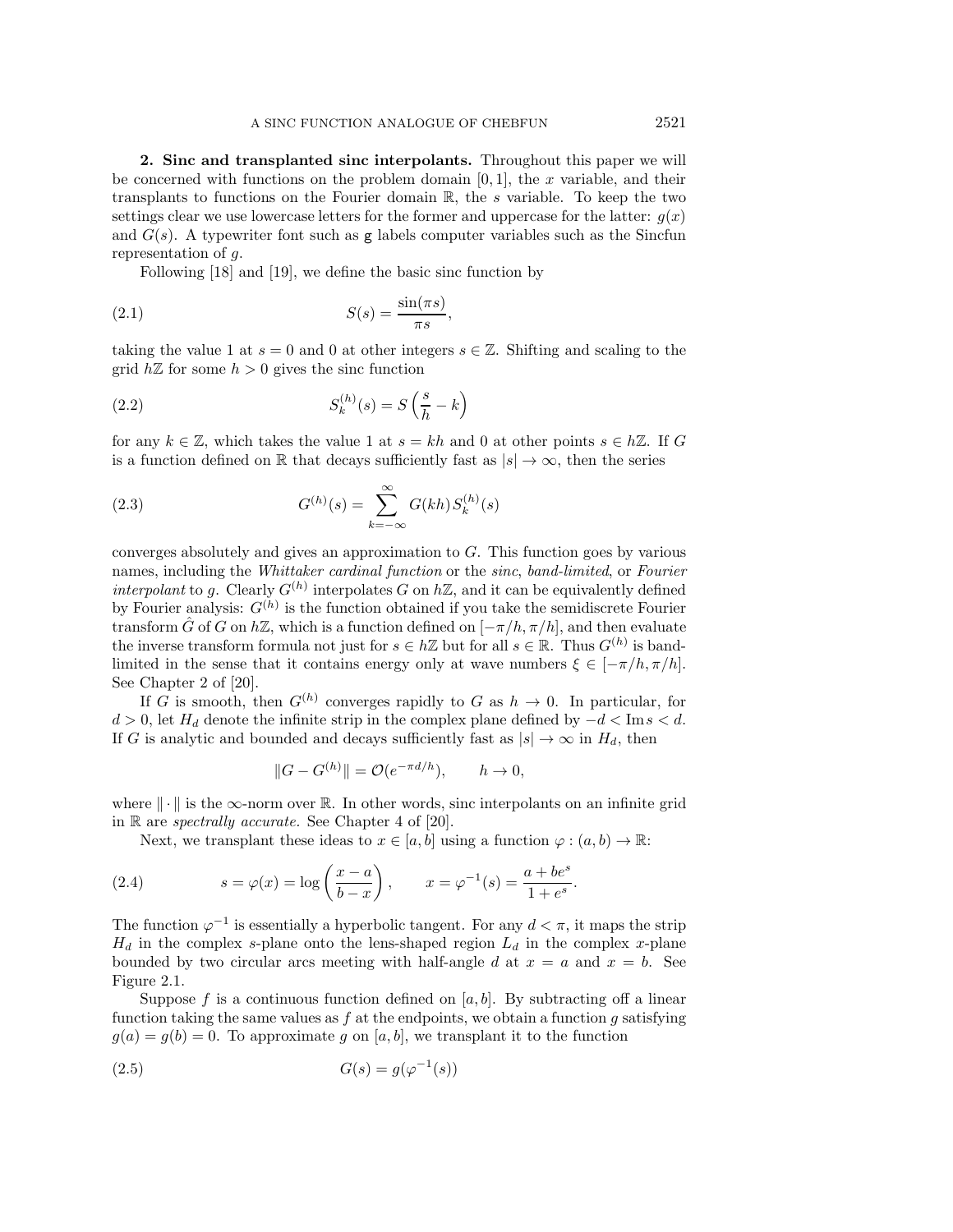

FIG. 2.1. The function  $\varphi^{-1}$  maps the infinite strip  $H_d$  in the s-plane onto the lens-shaped region  $L_d$  in the x-plane. Below, a sinc function on the regular grid in  $\mathbb R$  and its image on the mapped grid in  $(a, b)$ .

defined for  $s \in \mathbb{R}$ . For any  $h > 0$ , the sinc interpolant  $G^{(h)}$  gives an approximation to  $G$ , and transplantation back to  $[0, 1]$  gives an approximation to  $g$ ,

(2.6) 
$$
g^{(h)}(x) = G^{(h)}(\varphi(x)) = \sum_{k \in \mathbb{Z}} g(\varphi^{-1}(kh)) S_k^{(h)}(\varphi(x)).
$$

Equations (2.3) and (2.6) represent sinc and transplanted sinc interpolants on an infinite grid. For numerical work, we need a finite grid, and accordingly we truncate the infinite sum. Given integers  $m \leq n$ , typically with  $m \ll 0 \ll n$ , we define

(2.7) 
$$
G^{(h,m,n)}(s) = \sum_{k=m}^{n} G(kh) S_k^{(h)}(s)
$$

and the corresponding transplantation to  $[a, b]$ ,

(2.8) 
$$
g^{(h,m,n)}(x) = G^{(h,m,n)}(\varphi(x)) = \sum_{k=m}^{n} g(\varphi^{-1}(kh)) S_k^{(h)}(\varphi(x)).
$$

In this crucial formula we see the two approximations that are made in working with sinc interpolants. On the one hand, there is a sampling error associated with the finite size of  $h$ . If  $g$  is analytic, this error can be expected to decay exponentially as a function of  $h^{-1}$ . On the other hand, there is an error associated with truncating the infinite sum to a sum from m to n. If q satisfies, for some real  $\alpha, \beta > 0$ ,

(2.9) 
$$
g(x) = \begin{cases} \mathcal{O}(|x-a|^{\alpha}), & x \to a, \\ \mathcal{O}(|x-b|^{\beta}), & x \to b, \end{cases}
$$

then G will decay exponentially as  $s \to \infty$ , so this error can be expected to decay exponentially as a function of  $|m|$  and n. It is common to pick

(2.10) 
$$
N = \mathcal{O}(\min(|m|, n)), \qquad h = \mathcal{O}(N^{-1/2}).
$$

With these choices, one expects the two sources of error to approximately balance, giving a total error of  $\mathcal{O}(C^{-\sqrt{N}})$  for some  $C > 1$ .

We make these ideas precise with the following theorem.

THEOREM 2.1. Let g satisfy the condition (2.9) and be analytic in the lens*shaped region*  $L_d$  *for some*  $d \in (0, \pi)$ *. Let also the Fourier transform of the function*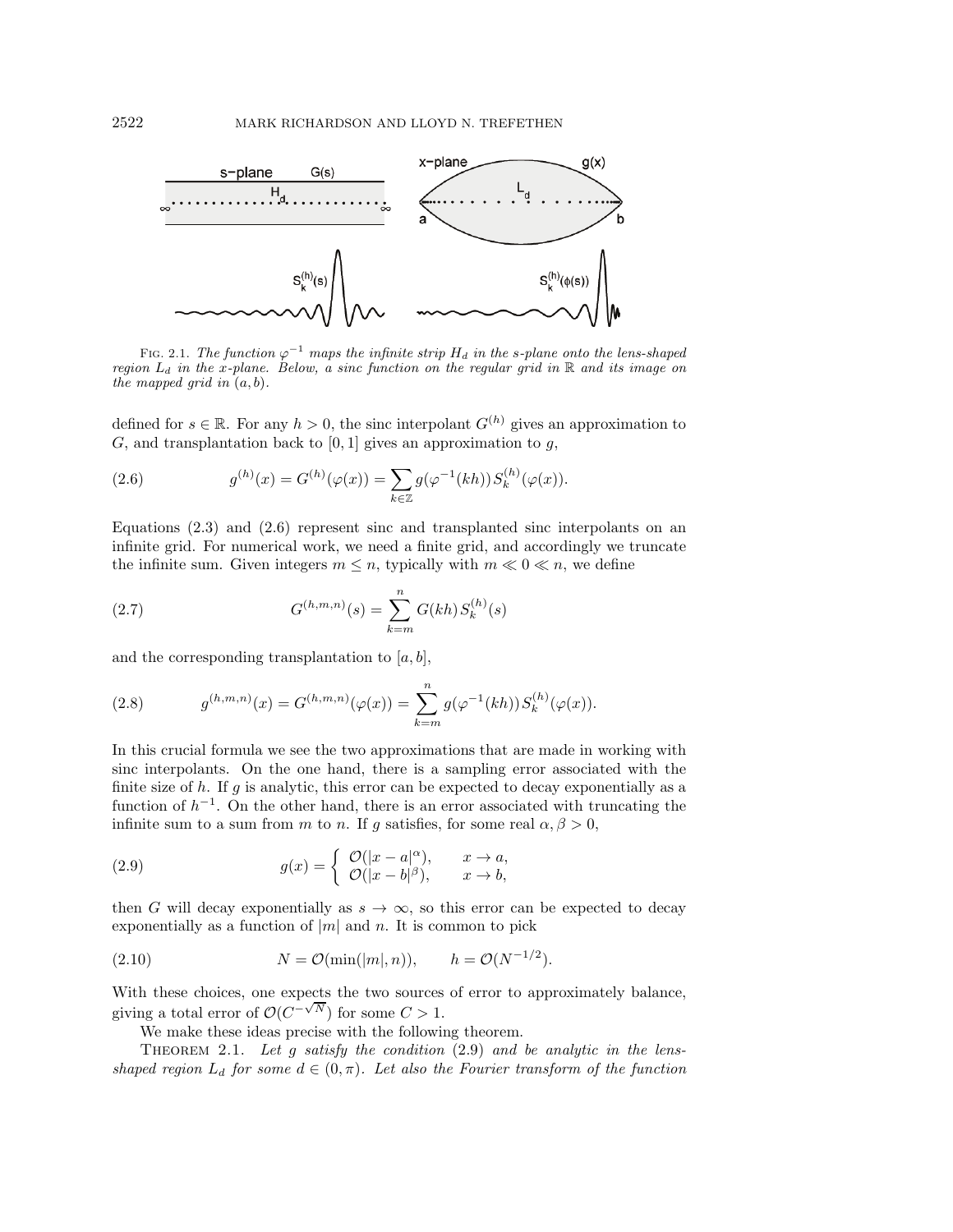$G(s) = g(\varphi^{-1}(s))$  decay exponentially, satisfying  $|\hat{G}(\xi)| = \mathcal{O}(e^{-\gamma|\xi|})$  as  $|\xi| \to \infty$  for *some*  $\gamma > 0$ *. If*  $g^{(h,m,n)}$  *is defined by* (2.8)*, with any choices of* h, m, n *satisfying* 

$$
h \le C_1 N^{-1/2}
$$
,  $|m| \ge C_2 N^{1/2}$ ,  $n \ge C_3 N^{1/2}$ 

*for constants*  $C_1, C_2, C_3 > 0$ *, and sufficiently large* N *defined by* (2.10)*, then* 

$$
\|g-g^{(h,m,n)}\|=\mathcal{O}(C_4^{-\sqrt{N}})
$$

 $as N \rightarrow \infty$  *for some*  $C_4 > 1$ *.* 

*Proof*. See [18, pp. 137–138] or [19, pp. 26–29].  $\Box$ 

The assumptions of this theorem enable the approximation of certain classes of function, and disallow others. For example, the condition (2.9) enables us, in theory, to work with all singularities of the form  $x^{\alpha}$  where  $\alpha > 0$  (in practice, very small values of  $\alpha$  can be problematic, but this is due to limitations of finite-precision arithmetic, rather than a fundamental mathematical reason). On the other hand, functions that would be disallowed include, for example, those of the explicit form  $x^{\alpha}$  where  $\alpha < 0$ , and functions that oscillate infinitely frequently near the singularity such as  $\sin(1/x)$ .

**3. Sincfuns and the Sincfun constructor.** Mathematically, a sincfun is a finite series (2.8), plus a linear function to accommodate possible nonzero values at the endpoints. Computationally, it is a member of a class in MATLAB which has a number of fields, of which the following are the principal ones. As the variable g.domain indicates, sincfuns are defined on arbitrary intervals  $[a, b]$ , though for simplicity the mathematical formulas discussed in this paper usually refer to [0, 1].

- g.domain = vector [a, b] specifying the interval of definition, default [0, 1]
- g.sdomain = vector  $[s_{\text{left}}, s_{\text{right}}]$  outside which  $G(s)$  is negligible
- g.numterms = integer vector  $[|m|, n]$
- $g.yals = vector of values at the grid points$
- g.endvals = vector  $[g(a), g(b)]$  of values at the endpoints

These data, together with  $(2.1)$ – $(2.8)$ , fully define the value  $g(x)$  for all  $x \in [a, b]$ . The reason for taking the default interval to be [0, 1] rather than  $[-1, 1]$  as in Chebfun has to do with accuracy of sinc representations and floating-point arithmetic, matters discussed in sections 7 and 8.

Given a function g to be represented, how does the system decide the values of these parameters? Following the pattern used by Chebfun, the aim is, by sampling g at various points, to determine  $m, n, h$  and so on, so that the representation captures the function to high accuracy. In Chebfun, the function would be sampled at 9, 17, 33,... Chebyshev points until convergence to machine precision was deemed to have occurred, based on the decay of Chebyshev coefficients.

On the face of it, construction of a sincfun should be more complicated since there are three essential parameters to determine rather than one:  $m$ ,  $n$ , and  $h$ . This corresponds to the  $\sqrt{N}$  type of convergence suggested by Theorem 2.1. However, we have found that a simple two-step approach is effective. In a first step, we sample G at values  $s \ll 0$  and  $s \gg 0$ . By processes of bisection, we determine values  $s_{\text{left}}$  and  $s_{\text{right}}$  such that G appears to be negligible outside [ $s_{\text{left}}, s_{\text{right}}$ ]. From this point on, the construction of the sincfun becomes a matter of Fourier discretization in a fixed interval, converging at a rate governed by  $N$ , not  $\sqrt{N}$ .

Specifically, we have a function  $G(s)$  on the interval  $[s_{\text{left}}, s_{\text{right}}]$  decaying exponentially to (nearly) 0 at both ends. Because of the exponential decay, it is a good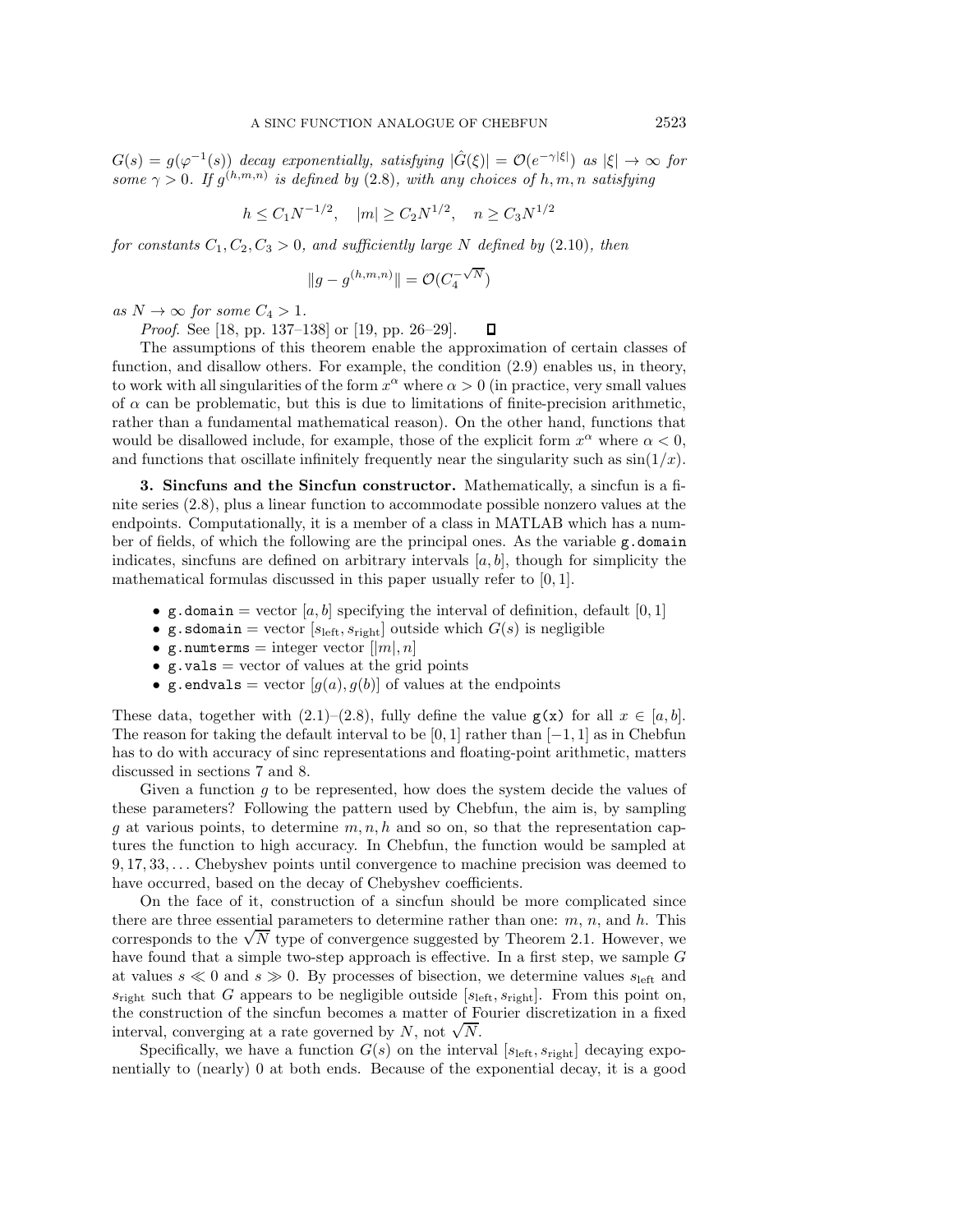approximation to regard  $G$  as periodic. We now want to represent  $G$  by a Fourier series through equispaced points, and the only computational issue is to decide how many such points are needed. This is done in the Chebfun fashion. The function is sampled at  $256, 512, 1024, \ldots$  points, and for each of these grids, the Fourier coefficients of the trigonometric interpolant are computed by the fast Fourier transform (FFT). When these decay to a level of about  $10^{-15}$  relative to the scale of G, the grid is deemed to be fine enough. Engineering safeguards are included to minimize the risk of the process being fooled.

The choice of grid sizes beginning at 256 marks a difference from Chebfun, which samples functions on grids of  $9, 17, 33, \ldots$  points. The reason is that it is rare for a sincfun to have length less than a few hundred, since one would hardly expect to encounter functions of the form  $(2.8)$  for small m and n in the wild. (A special case is a linear function, which the system quickly reduces to length 0—all the content in this case is in the vector g.endvals.)

To illustrate sincfun construction, consider the function  $f(x) = -\sqrt{x} \log x$ . In the initial bisection process, the constructor samples F at the left, for  $x \approx 0$ , at approximately the following values of s:

$$
-88.5, -44.3, -66.4, -77.5, -83.0, -80.2, -81.6, -80.9, -80.6, -80.8, -80.9.
$$

The last value is  $s \approx -80.85335$ , corresponding to  $x = 7.78 \times 10^{-36}$ , where f takes the value  $2.24 \times 10^{-16}$ , which is approximately machine precision. At this point, the constructor has decided that F appears to be negligible for  $s < s_{\text{left}}$ , and nonnegligible for  $s>s_{\text{left}}$ .

Next, the constructor bisects on the right, for  $x \approx 1$ , sampling F at approximately these values of s:

$$
36.0, 18.0, 0, 27.0, 31.5, 33.8, 34.9, 35.4, 35.6, 36.0.
$$

In this case the final value corresponds to  $x \approx 1 - 2.22 \times 10^{-16}$ , that is, 1 minus machine precision. This is no coincidence, since f is analytic at  $x = 1$ .

From this point forward, the approximation interval  $[s_{\text{left}}, s_{\text{right}}] \approx [-80.85, 36.04]$ is fixed. Over this interval,  $F(s)$  looks as shown in Figure 3.1.



FIG. 3.1. Example function  $F(s)$  corresponding to  $f(x) = -\sqrt{x} \log x$ , shown on linear and log scales. In the first stage of the construction process, the interval  $[s_{\text{left}}, s_{\text{right}}]$  is determined on which  $F(s)$  is not negligible.

Figure 3.2 shows the absolute values of the Fourier coefficients  $|\widehat{G(kh)}|$  obtained with the FFT, for grids of size 256, 512, and the final choice, 434. In the first plot,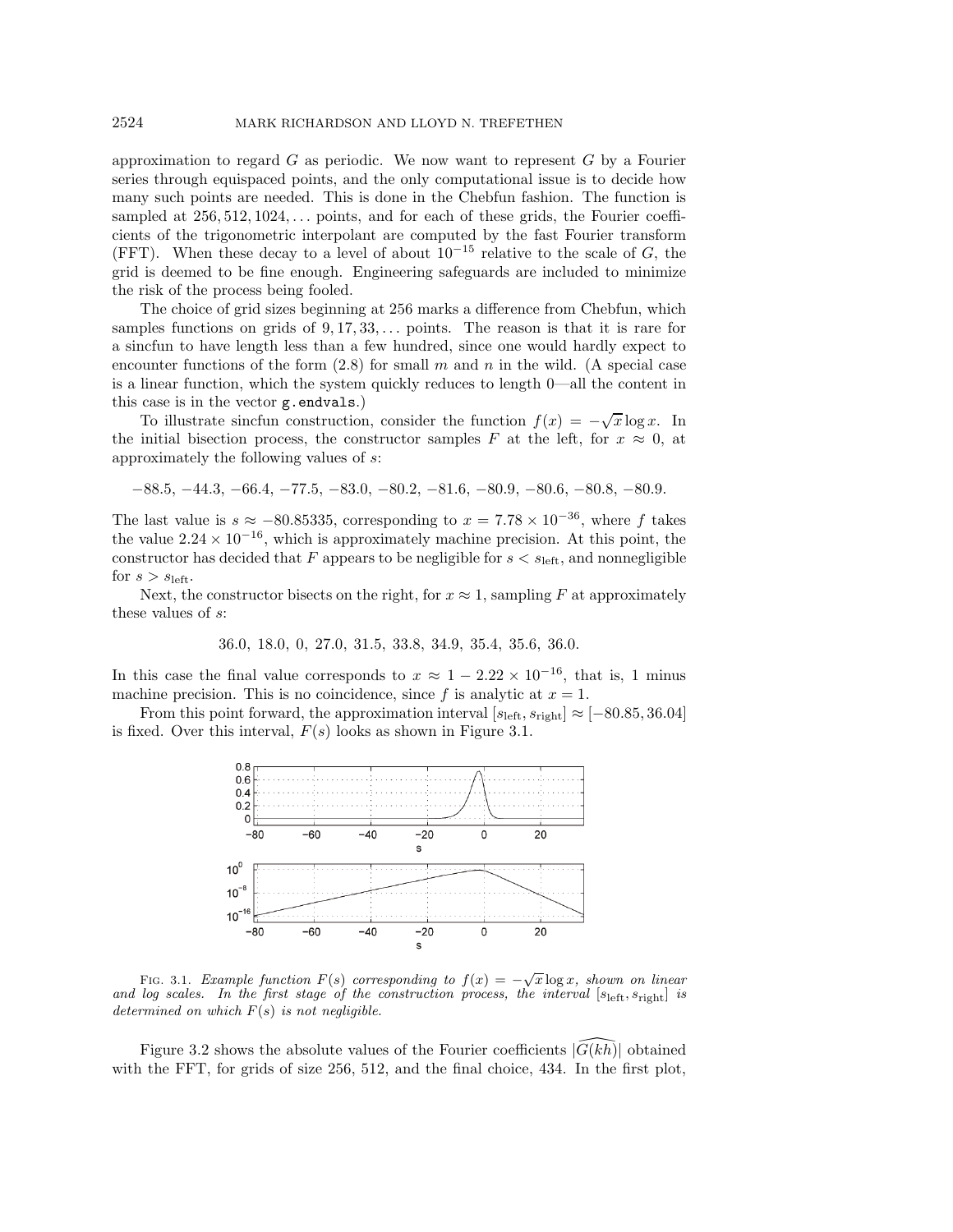

Fig. 3.2. Fourier coefficients of the function restricted to this interval. In the second stage of the construction, a grid number is determined that resolves the function to machine precision.

the coefficients have not yet fallen to machine precision:  $h$  is too large. In the second, there are many coefficients down at that level:  $h$  is too small. For this function (as indeed for many functions)  $N = 512$  proves to be the first power of 2 that resolves the function to machine precision.

**4. Evaluation and composition of sincfuns.** Evaluating a sincfun requires a way of computing the expansion (2.8) for arbitrary  $x \in [a, b]$ . Perhaps the most obvious and straightforward way of doing so is to evaluate each of the sinc functions  $S_k^{(h)}(\varphi(x))$ , multiply by the function coefficients  $g_k = g(\varphi^{-1}(kh))$ , and then sum over k. This is the method used in Sinc-Pack [19] and it involves the evaluation of  $|m|+n+1$ sine functions. Computations for vector-valued  $x$  follow from using the appropriate MATLAB componentwise vector operators.

Following the analogous technique for evaluating polynomials described in [3], Sincfun uses a barycentric representation to compute (2.8). First documented by Berrut [2], the barycentric formula for sinc functions enables the expansion to be computed without the need to evaluate any sine functions. Our experiments show that using such a representation leads to a computational saving of approximately a factor of 4 compared to evaluating (2.8) directly.

Following [2] we provide a brief derivation of the *weighted barycentric formula* used in Sincfun. Noting first that  $\sin[\pi(\frac{s}{h}-k)] = (-1)^k \sin(\frac{\pi s}{h})$ , we see that the sine term may be factored out of the sum in (2.3) in order to write

(4.1) 
$$
G^{(h)}(s) = \frac{h}{\pi} \sin\left(\frac{\pi s}{h}\right) \sum_{k=-\infty}^{\infty} \frac{(-1)^k}{s - kh} G(kh).
$$

Though this formula is simple enough in appearance, it is in fact numerically unstable, since large errors are introduced when s is close to one of the interpolation abscissae. In order to combat this, we first represent the constant function 1 using  $(4.1)$ ,

(4.2) 
$$
1 = \frac{h}{\pi} \sin\left(\frac{\pi s}{h}\right) \sum_{k=-\infty}^{\infty} \frac{(-1)^k}{s - kh},
$$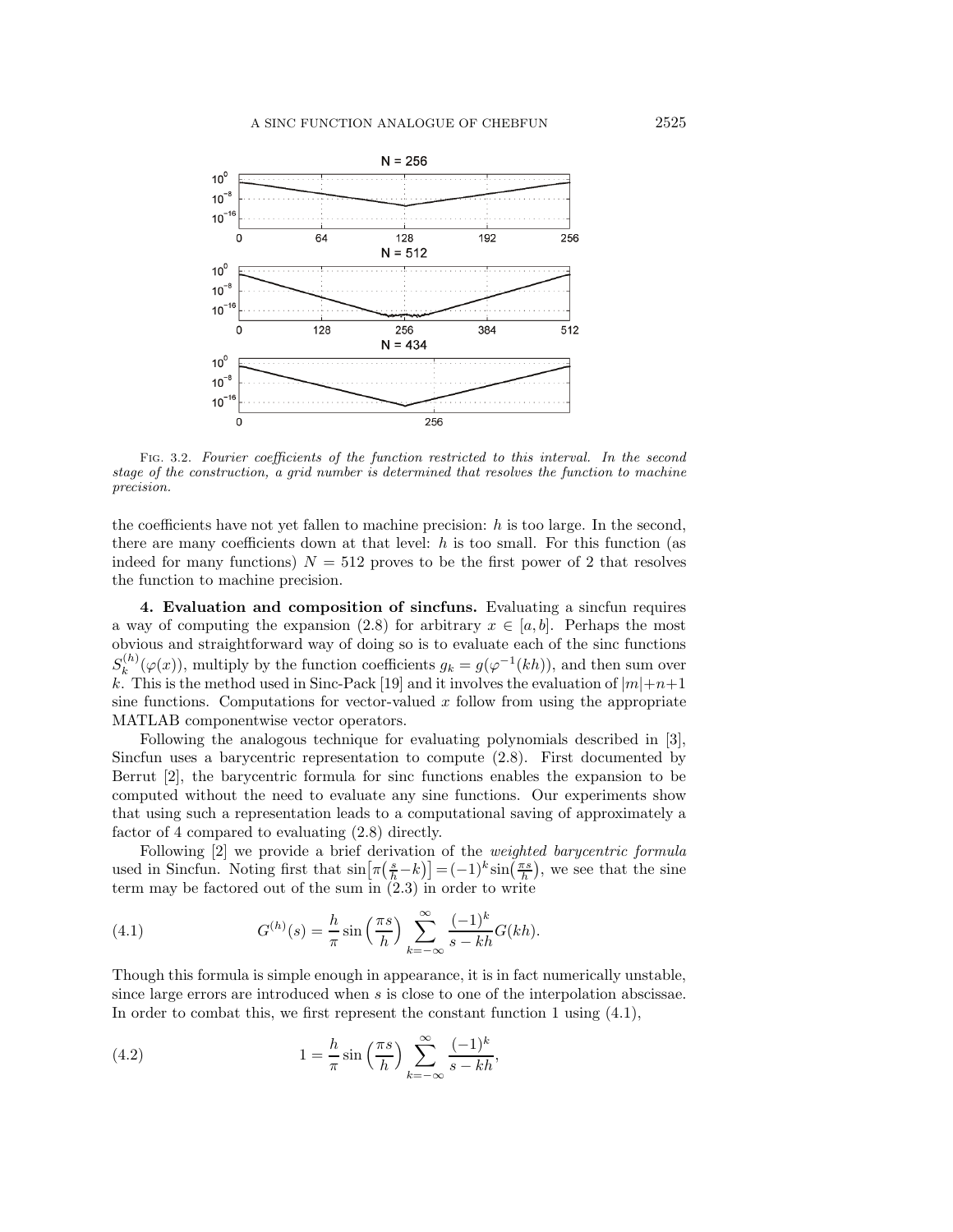and use this to replace the factors multiplying the sum in (4.1) to obtain

(4.3) 
$$
G^{(h)}(s) = \frac{\sum_{k=-\infty}^{\infty} \frac{(-1)^k}{s - kh} G(kh)}{\sum_{k=-\infty}^{\infty} \frac{(-1)^k}{s - kh}}.
$$

The fact that any large terms now appear in both the numerator and the denominator of (4.3) has the effect of eliminating the numerical instability present in (4.1). Moreover, since a constant function is band-limited,  $(4.2)$  and  $(4.3)$  both provide exact representations. However, upon truncation, the right-hand side of (4.2) converges only linearly towards 1, so unfortunately (4.3) is not of much practical use.

Berrut's solution is to replace the constant function 1 in (4.2) with a rapidly decreasing weight function  $w$  whose decay should approximately match that of the transplanted function G. Making this replacement and truncating the sums to  $|m|$  +  $n + 1$  terms then yields the weighted barycentric formula used in Sincfun:

(4.4) 
$$
g_w^{(h,m,n)}(x) = w(\varphi(x)) \frac{\sum_{k=m}^n \frac{(-1)^k}{s - kh} g_k}{\sum_{k=m}^n \frac{(-1)^k}{s - kh} w(kh)}.
$$

Among the several candidates for w considered in [2], a transformed Gaussian appears to offer the best combination of accuracy and computational flexibility. However, in developing this aspect of Sincfun, we found that it was necessary to make some adjustments to Berrut's techniques in order to deal with asymmetric truncations of the sum. This situation arises when  $f$  is singular at an endpoint, requiring Sincfun to demand an asymmetric  $[s<sub>left</sub>, s<sub>right</sub>]$  interval. Typically, if the singularity is at  $x = 0$ , then  $|s_{\text{left}}| \gg s_{\text{right}}$ , and using a standard Gaussian will result in slow convergence, since the decay of  $w$  will not match the decay of  $G$ . Instead, we propose to scale the function  $w(s) = e^{-\mathcal{M}(s)^2}$ , where M is a Möbius transformation. The asymmetric decay conditions are met by imposing

$$
(1) \t w(s_{\text{left}}) = \varepsilon_{\text{m}}, \t (2) \t w(0) = 1, \t (3) \t w(s_{\text{right}}) = \varepsilon_{\text{m}},
$$

where  $\varepsilon_{\rm m} = 2^{-52} \approx 2.22 \times 10^{-16}$  in IEEE double precision. Solving then yields

$$
\mathcal{M}(s) = \frac{s}{p - qs}, \qquad \kappa = \sqrt{-\log_e(\varepsilon_m)},
$$
  

$$
p = \frac{s_{\text{left}}}{\kappa} \left( \frac{s_{\text{left}} + s_{\text{right}}}{s_{\text{left}} - s_{\text{right}}} + 1 \right), \qquad q = \frac{s_{\text{left}} + s_{\text{right}}}{\kappa(s_{\text{left}} - s_{\text{right}})}.
$$

A further method of evaluating the sinc interpolant was suggested by Gautschi [11] and involves a simple reordering of (2.8). However, while this preserves the exact representation, the computation does not appear to be possible to vectorize, since Gautschi's rearrangement requires a new index set to be computed for each evaluation. It is therefore our opinion that, at least for an implementation in MATLAB, (4.4) provides the best available method for evaluating the sinc expansion.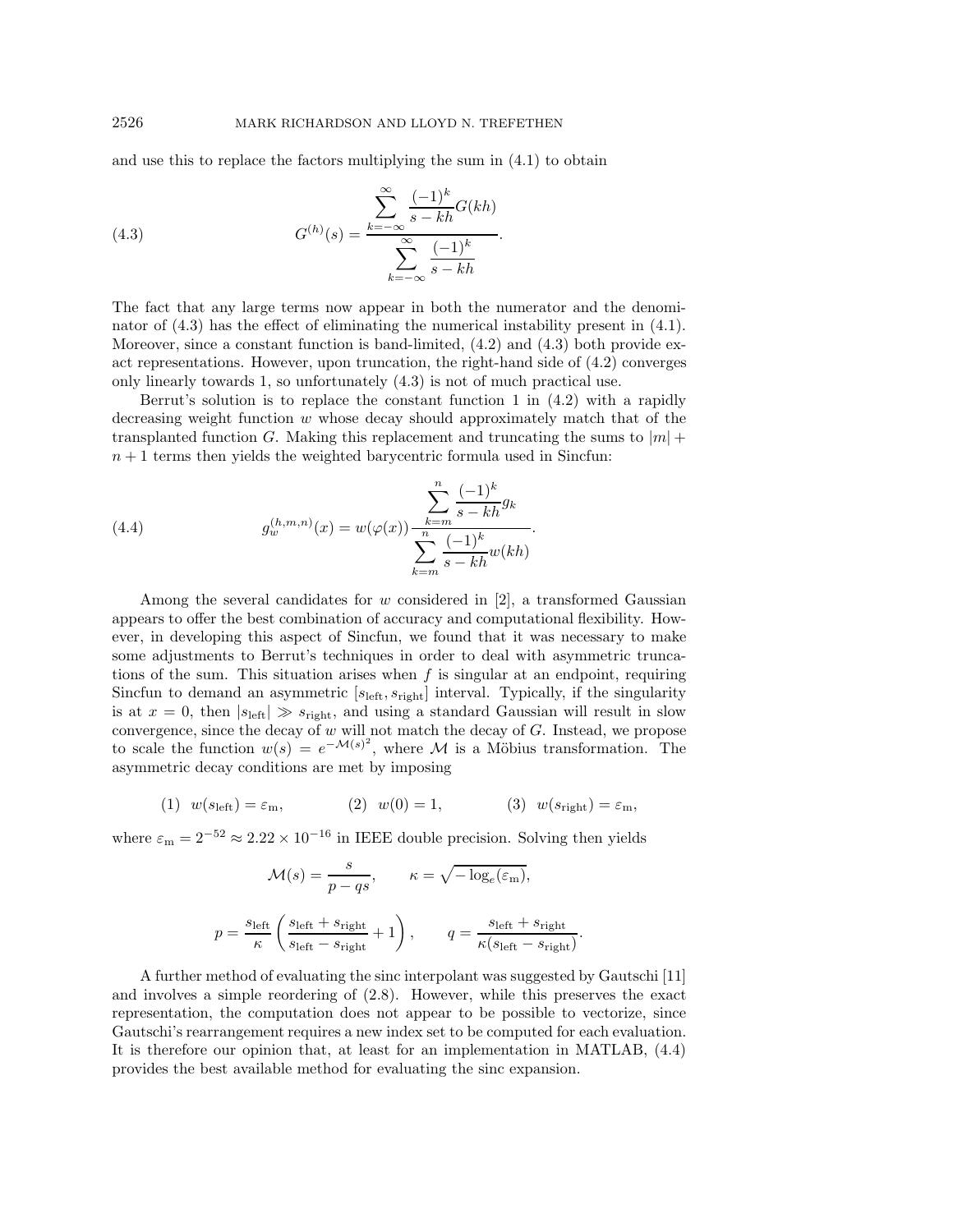Once this has been implemented, further operations on sincfuns become possible. In particular, if f is a sincfun, and  $op(\cdot)$  is a standard MATLAB mathematical function handle or another sincfun, then the composition  $\mathbf{op}(\mathbf{f})$  is well defined computationally. The output is then a further sincfun defined over the same domain as f.

As in Chebfun, composition has been implemented by overloading the standard mathematical operators such as exp, log, and sin. In each case, a function handle representing  $op(f(x))$  is sent to the Sincfun constructor, ensuring that the result is also a uniformly accurate mapped sinc interpolant. The procedure is very similar to the construction process described in section 3. For each evaluation vector x of  $256, 512, \ldots$  points, the vector  $f(x)$  is first computed with the barycentric formula. Next, the operator op is applied to the vector in order to compute  $op(f(x))$ , and the Fourier coefficients are computed with the FFT. In the case where op is another sincfun, for the computation  $op(f)$  to make sense, the range of f must lie within the domain of op. In this case, the barycentric formula is used twice in succession; first to evaluate  $f(x)$ , and then  $op(f(x))$ .

**5. Rootfinding.** We now consider the crucial problem of approximating the zeros of the transplanted functions on  $s \in \mathbb{R}$ . Provided these can be computed accurately, approximations to the roots of functions on  $[a, b]$  may be obtained with the inverse mapping  $\varphi^{-1}$ . These are then the basis of many subsequent operations [1].

In Sincfun, the transplanted functions  $G(s) = g(\varphi^{-1}(s))$  decay to zero as  $|s| \to$  $\infty$  and are smooth enough to be represented by a convergent Fourier series over  $[s_{\text{left}}, s_{\text{right}}]$ . In such a setting, the standard technique for approximating roots is to compute the eigenvalues of a companion matrix [17]. On a bounded interval, other approximation bases may be used, and equivalent formulations of the problem exist. For example, in Chebfun [1], roots are approximated by computing the eigenvalues of a colleague matrix, a method based upon expansions in Chebyshev polynomials [12].

Though the Fourier setting is natural for sinc interpolants, we have found that rather than solving a companion matrix eigenvalue problem, it is in fact more economical to reapproximate  $F(s)$  using an expansion in Chebyshev polynomials and work with the corresponding colleague matrix. Two observations motivate this.

First, the function  $G(s)$  that Sincfun approximates on (a truncation of) R is not a direct transplant of the function  $f(x)$  on [a, b], but rather a transplant of the function  $g(x) = f(x) - h(x)$ , where  $h(x)$  is a linear function satisfying  $h(a) = f(a)$  and  $h(b) = f(b)$ . Though there does not appear to be a trivial relationship between the roots of  $G(s)$  on [ $s_{\text{left}}$ ,  $s_{\text{right}}$ ] and the roots of  $f(x)$  on [a, b], the roots of the function  $F(s) = f(\varphi^{-1}(s))$  are directly related to the roots of f by the inverse mapping  $\varphi^{-1}$ . Since in general F does not decay to zero as  $|s| \to \infty$ , it is not possible to represent F over  $[s_{\text{left}}, s_{\text{right}}]$  with a Fourier series without "flipping" the function in order to make it artificially periodic. This of course doubles the length of the representation. Second, contrary to their Fourier counterparts, Chebyshev interpolants do not require periodicity of the underlying function, only smoothness. If one wishes to approximate a function over an arbitrary subset of its initial domain of definition, in general this will not be possible with a Fourier basis, since the function will not be periodic there. These considerations lead us to the idea of expressing  $F(s)$  as a finite Chebyshev series on  $[s_{\text{left}}, s_{\text{right}}]$  and using an adaptive subdivision scheme to ensure that the size of each individual colleague matrix is never too large.

Sincfun uses a variation of the *recursive subdivision* technique originally proposed by Boyd [8] and now also used in Chebfun. The process involves first sampling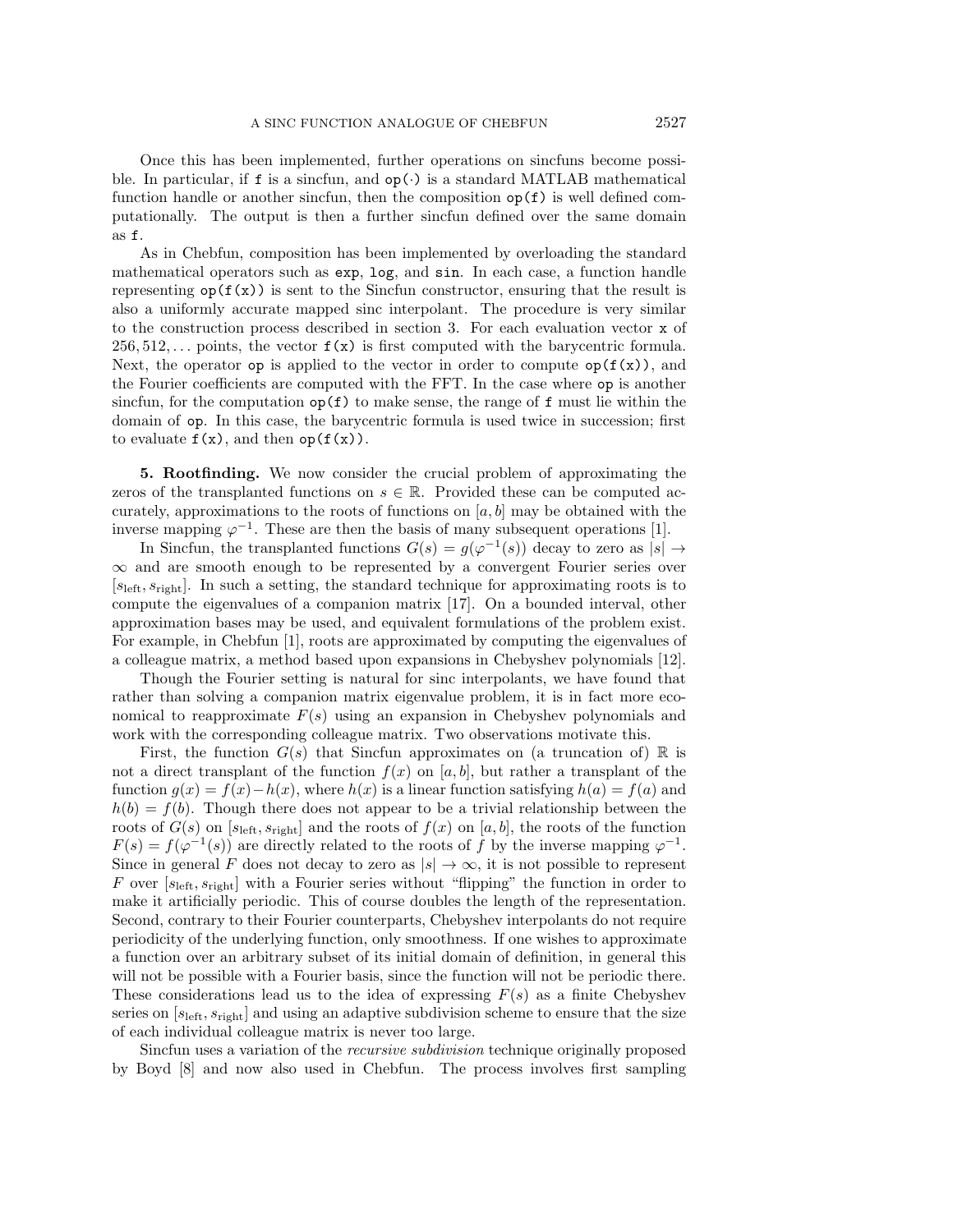$G(s)$  over the interval [ $s_{\text{left}}$ ,  $s_{\text{right}}$ ] at a set of 100 scaled Chebyshev points. These are then transformed into Chebyshev coefficients using an algorithm based on the FFT. If the coefficients decay in such a way that some are below a certain tolerance (typically 10−<sup>15</sup>), then the unneeded terms are truncated from the expansion, and a colleague matrix eigenvalue problem is constructed and solved to yield the roots over the interval. If on the other hand the coefficients have not decayed sufficiently, then the interval  $[s_{\text{left}}, s_{\text{right}}]$  is approximately divided in half, and the process is repeated on each subinterval. This occurs recursively until the function has been resolved over all of  $[s_{\text{left}}, s_{\text{right}}]$  by a sequence of polynomials of degree 100 or less. A colleague matrix is formed for each piecewise interpolant, and the results combined to yield approximations to the roots over the entire interval.

Algorithms based upon recursive subdivision typically lead to drastically reduced complexity of the rootfinding problem, often down from  $\mathcal{O}(N^3)$  to  $\mathcal{O}(N^2)$  [1, 8]. This is because rather than solving a single large eigenvalue problem corresponding to a global interpolant, the computation is instead broken down into several smaller steps, each corresponding to a local interpolant. In Sincfun, we also obtain an  $\mathcal{O}(N^2)$ method, and some sample timings displaying this are shown in Figure 5.1.



Fig. 5.1. Timings for the rootfinding algorithm applied to the Sincfun representation of the function  $f_7(x) = \sqrt{x} \cos(k\pi x)$  on [0, 1], where k takes successive values from the set {15, 19, 23, 29, 35, 45, 55, 67, 83, 103, 127, 157, 193}, and  $N = |m| + n + 1$ . The convergence is better than  $\mathcal{O}(N^2)$ . Though the slope of the displayed dashed line matches the experimental timings for this function, we do not claim that Sincfun's algorithm is in general  $\mathcal{O}(N^{1.3})$ .

Since the eigenvalues of a colleague matrix are exactly equal to the roots of a corresponding finite Chebyshev series, the errors in Sincfun's computed roots are of approximately the same order of magnitude as the approximation error of the sinc interpolant. Thus, if an adaptive sincfun construction has converged, we may expect the computed roots to be accurate to machine precision. See Table 5.1 for some examples of this involving three oscillatory functions.

|          |                 | Sincfun length | Time (s) | $  \cdot  _{\infty}$ error |  |
|----------|-----------------|----------------|----------|----------------------------|--|
| f8.      | $\sin(4\pi x)$  | 496            | 0.065234 | $8.33 \times 10^{-16}$     |  |
| f9       | $\sin(40\pi x)$ | 1659           | 0.121728 | $2.28 \times 10^{-15}$     |  |
| $f_{10}$ | $sin(400\pi x)$ | 10771          | 1.431303 | $4.44 \times 10^{-16}$     |  |

Table 5.1 Details of sample rootfinding computations for functions approximated on  $[0, 1]$ .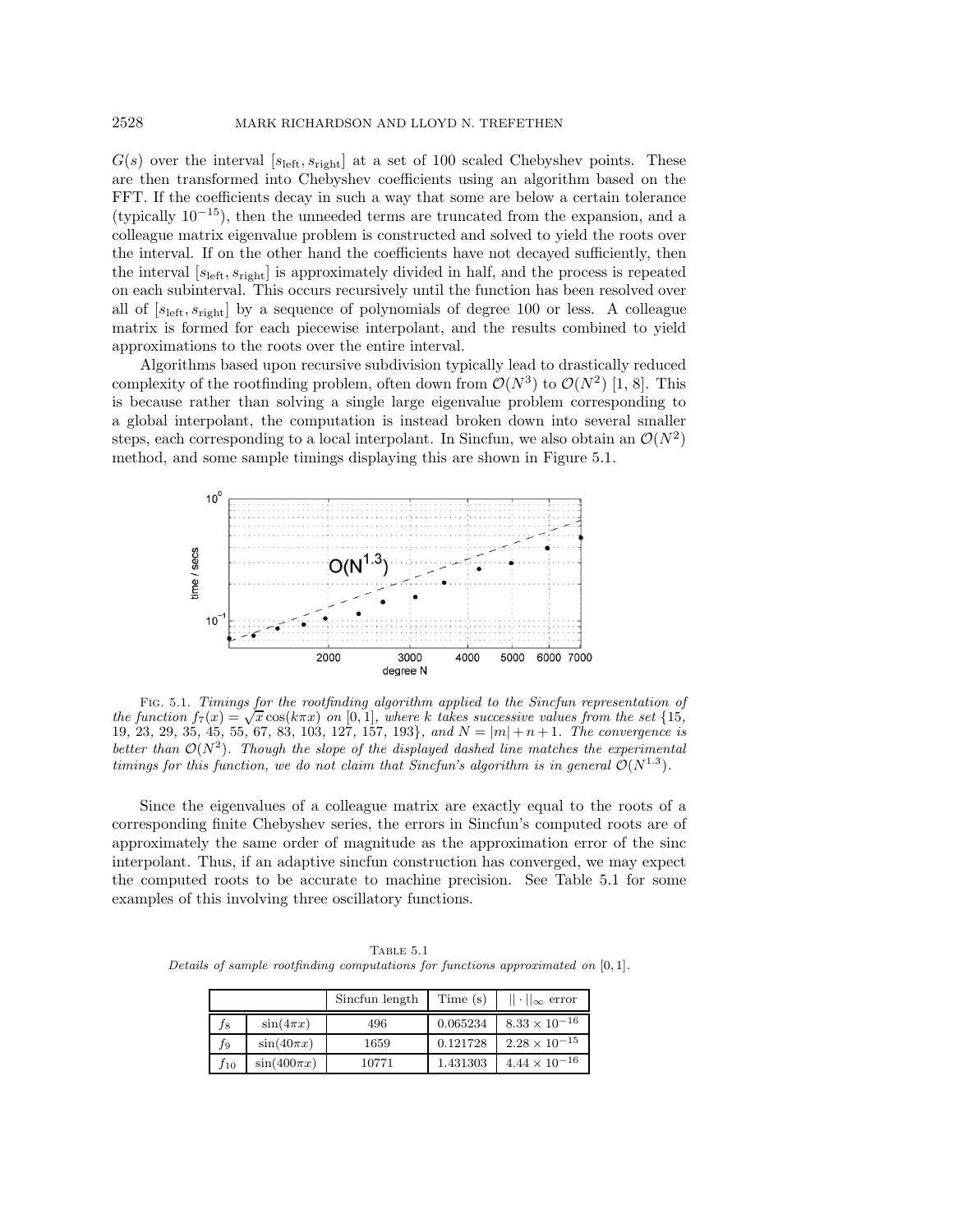**6. Integration and differentiation.** Following Chebfun, definite integration in Sincfun has been implemented by overloading the MATLAB method sum(). The standard quadrature formula for sinc expansions is beautiful in its simplicity, and we derive it following Stenger [18, pp. 189–190].

We consider first the function

(6.1) 
$$
\rho(x) = \frac{g(x)}{\varphi'(x)}, \quad \text{where} \quad \varphi'(x) = \frac{b-a}{(x-a)(b-x)}.
$$

If g is analytic in the lens-shaped region  $L_d$ , then  $\rho$  is analytic there also, and it is possible to construct the following  $|m| + n + 1$  term sinc approximation:

(6.2) 
$$
\rho^{(h,m,n)}(x) = \sum_{k=m}^{n} \rho_k S_k^{(h)}(\varphi(x)), \qquad \rho_k = \frac{g(x_k)}{\varphi'(x_k)}.
$$

As before, we have that  $\|\rho - \rho^{(h,m,n)}\| = O(C_5^{-\sqrt{N}})$  for some  $C_5 > 1$ , where  $N =$  $\min(|m|, n)$ . From (6.1) and (6.2), we see that

$$
\int_a^b g(x)dx = \int_a^b \rho(x)\varphi'(x)dx \approx \sum_{k=m}^n \rho_k \int_a^b S_k^{(h)}(\varphi(x))\varphi'(x)dx.
$$

Then, using the identity

$$
\int_a^b S_k^{(h)}\left(\varphi(x)\right)\varphi'(x) \mathrm{d}x = h,
$$

we arrive at the approximation to the integral,

(6.3) 
$$
\int_{a}^{b} g(x) dx \approx h \sum_{k=m}^{n} \frac{g(x_k)}{\varphi'(x_k)}.
$$

One of the attractive features of Chebfun is that all the adaptivity is confined to the initial construction stage. Once a chebfun has been instantiated, evaluating the integral is simply a matter of working with a precomputed vector of numbers consisting of the values of the interpolant at Chebyshev points. In Chebfun, Clenshaw–Curtis quadrature (a method based on integrating the polynomial interpolant) is used to compute definite integrals. In general, the results of such computations are at least as accurate as the interpolant [21], and the same principle holds in Sincfun. If the initial construction process has converged satisfactorily, then the interpolant—and any subsequent integral computation—will be accurate to an approximate relative level of  $10^{-15}$ . Formally, there exists a constant  $C_6 > 1$  such that

$$
\left| \int_a^b g(x) dx - h \sum_{k=m}^n \frac{g(x_k)}{\varphi'(x_k)} \right| = \mathcal{O}(C_6^{-\sqrt{N}}).
$$

For a detailed derivation of this result, see [18, p. 190].

We evaluate the Sincfun approximations to the definite integrals of the functions  $f_j(x)$ ,  $j = 1, \ldots, 10$ , in Table 6.1. It is interesting to note that, due to the severity of the singularities, Sincfun's adaptive construction procedure did not converge for functions  $f_5$  and  $f_6$ , yet the computed integrals are still remarkably accurate.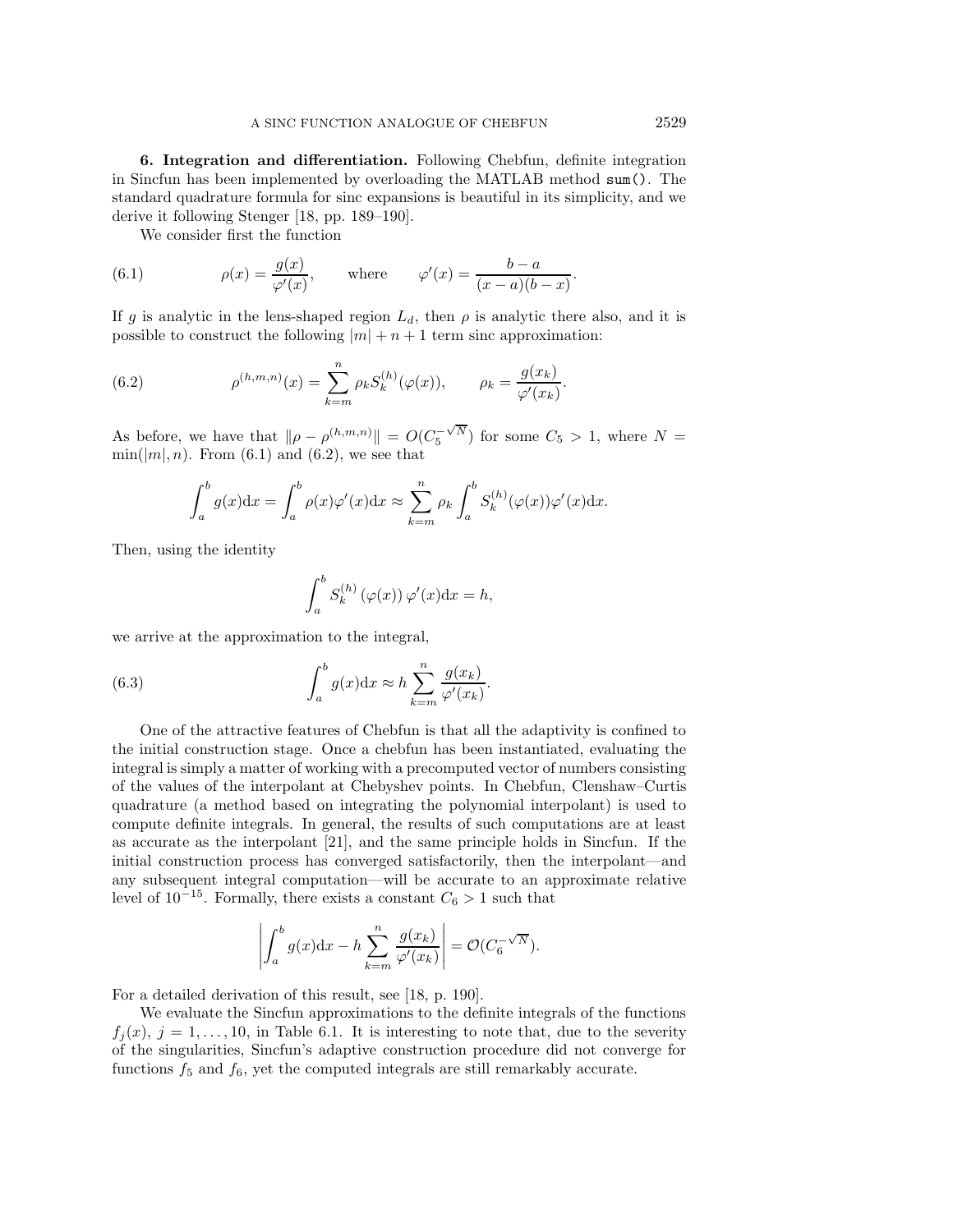|       |                    | $  \cdot  _{\infty}$ error |     |                     | $  \cdot  _{\infty}$ error |
|-------|--------------------|----------------------------|-----|---------------------|----------------------------|
| J1    | $x \log(x)$        | $\cup$                     | ,†6 | $(1-x)^{1/2}$       | $5.55e - 16$               |
| $f_2$ | $x^{1/4}$ log(x)   |                            | f7  | $x^{1/2} \cos(19x)$ | $3.39e - 16$               |
| fз    | $x^{1/8}$ log(x)   | $1.11e-16$                 | t8  | $\sin(4\pi x)$      | $3.34e - 17$               |
| $f_4$ | $x^{1/20} \log(x)$ |                            | f9  | $\sin(40\pi x)$     | $1.12e-16$                 |
| $f_5$ | $x^{1/30} \log(x)$ | $3.33e - 16$               | f10 | $\sin(400\pi x)$    | $1.11e-15$                 |

Table 6.1 Approximation errors for definite integral computations in Sincfun.

Integrating sincfuns, then, is reasonably straightforward. Differentiating them, however, is far more problematic. There are two factors to consider here. First, and perhaps most obviously, if a function is singular at an endpoint, then its derivative could possibly be unbounded. While the issue of how to represent unbounded functions is not an intractable one (Chebfun has some capability in this regard for example), it is certainly beyond the current capabilities of Sincfun. The second issue is more fundamental and restricts us even from approximating the derivatives of smooth functions. To see why, consider differentiating the expansion  $(2.8)$ ,

(6.4) 
$$
\frac{d}{dx}g^{(h,m,n)}(x) = \varphi'(x)\frac{d}{ds}G^{(h,m,n)}(s).
$$

Recalling that  $s = \varphi(x)$ , we see that this consists of the approximation to the derivative of the transplanted function multiplied by the derivative of the transplanting map. Though the *absolute* error in the  $\frac{d}{ds}G^{(h,m,n)}$  term is small for all s, the *relative* error may be large, perhaps even  $\mathcal{O}(1)$ , for  $|s| \gg 0$ . Since the  $\varphi'$  term diverges to infinity as x approaches the endpoints of  $[a, b]$ , any errors present in the  $\frac{d}{ds}G^{(h,m,n)}$ term are amplified, and the result is a significant loss of accuracy.

**7. Performance and accuracy.** Sincfun was designed in order to enable Chebfunlike computation with singular functions. For many calculations of this kind, it excels. As an example, consider the following functions with singularities at  $x = 0$ :

```
\Rightarrow f = \mathbb{O}(x) 3*besselj(0.3,20*x); ff = sincfun(f);
>> g = 0(x) 2*sqrt(x).*cos(12*x).*log(x); gg = sincfun(g);
```
The lengths of these representations are 1193 and 776, respectively. As a very basic check of accuracy, we can evaluate the sincfuns and compare the interpolated values to the original functions:

```
>> xx = rand(1000,1); [norm(f(xx)-ff(xx),inf) norm(g(xx)-gg(xx),inf)]
ans =
    3.674838211509268e-14 3.774758283725532e-15
```
Computing the integral of the difference between these functions is straightforward:

```
>> sum(ff-gg)
ans =
     1.082105033952097e-01
```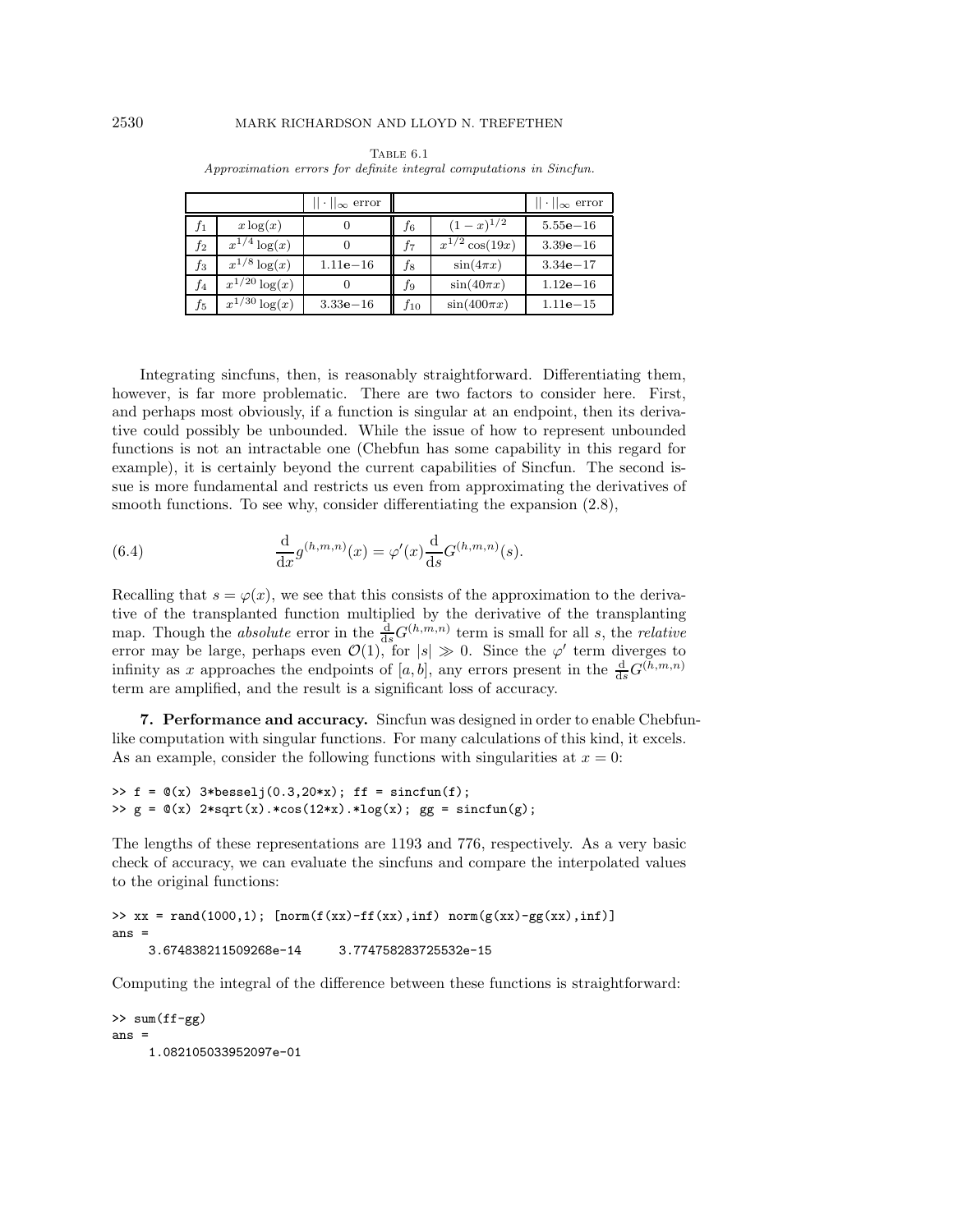Similarly, the roots of the difference between the sincfuns will give us the intersections. This computation can be performed, and the results plotted, with just a couple of commands (see Figure 7.1):

>> plot(ff), grid on, hold on, plot(gg,'--'), ylim( $[-1.3 2.4]$ )  $\rightarrow$  r = roots(ff-gg); plot(r,ff(r),'.'), hold off



FIG. 7.1. Plot of the sincfuns ff and gg, together with their intersections.

Theorem 2.1 established that finite sinc expansions converge at the rate  $\mathcal{O}(C^{-\sqrt{N}})$ . However, from our discussion of the Sincfun construction process in section 3, we recall that in practice the convergence looks like  $\mathcal{O}(C^{-N})$  down to the level of machine precision. The constant C here depends upon the length of the interval  $[s_{\text{left}}, s_{\text{right}}]$ outside of which  $G(s)$  is negligible. We confirm this effect in Figure 7.2, which shows the approximation error of the Sincfun representations for four functions with increasingly extreme singularities but similar oscillatory behavior. Clear exponential convergence is apparent, down to the level of rounding errors.



FIG. 7.2.  $||f_j - f_j^{(h,m,n)}||$  for  $f_1(x) = x \log(x)$ ,  $f_2(x) = x^{1/4} \log(x)$ ,  $f_3(x) = x^{1/10} \log(x)$ ,  $f_4(x) = x^{1/20} \log(x)$  on [0, 1], where  $N = |m| + n + 1$ . The  $\infty$ -norm error was estimated by sampling  $f_j$  and  $f_j^{(h,m,n)}$  for each  $j = 1, 2, 3, 4$  at 2000 equally spaced points on [0, 1].

In Table 7.1 we display, for the trial functions  $f_j$  considered in this paper, the  $[s_{\text{left}}, s_{\text{right}}]$  interval, the corresponding  $[x_{\text{left}}, x_{\text{right}}]$  interval, the number of terms  $m, n$ in the sinc expansion  $(2.8)$ , and the grid spacing  $h$ . These parameters were determined by the adaptive Fourier discretization process described in section 3.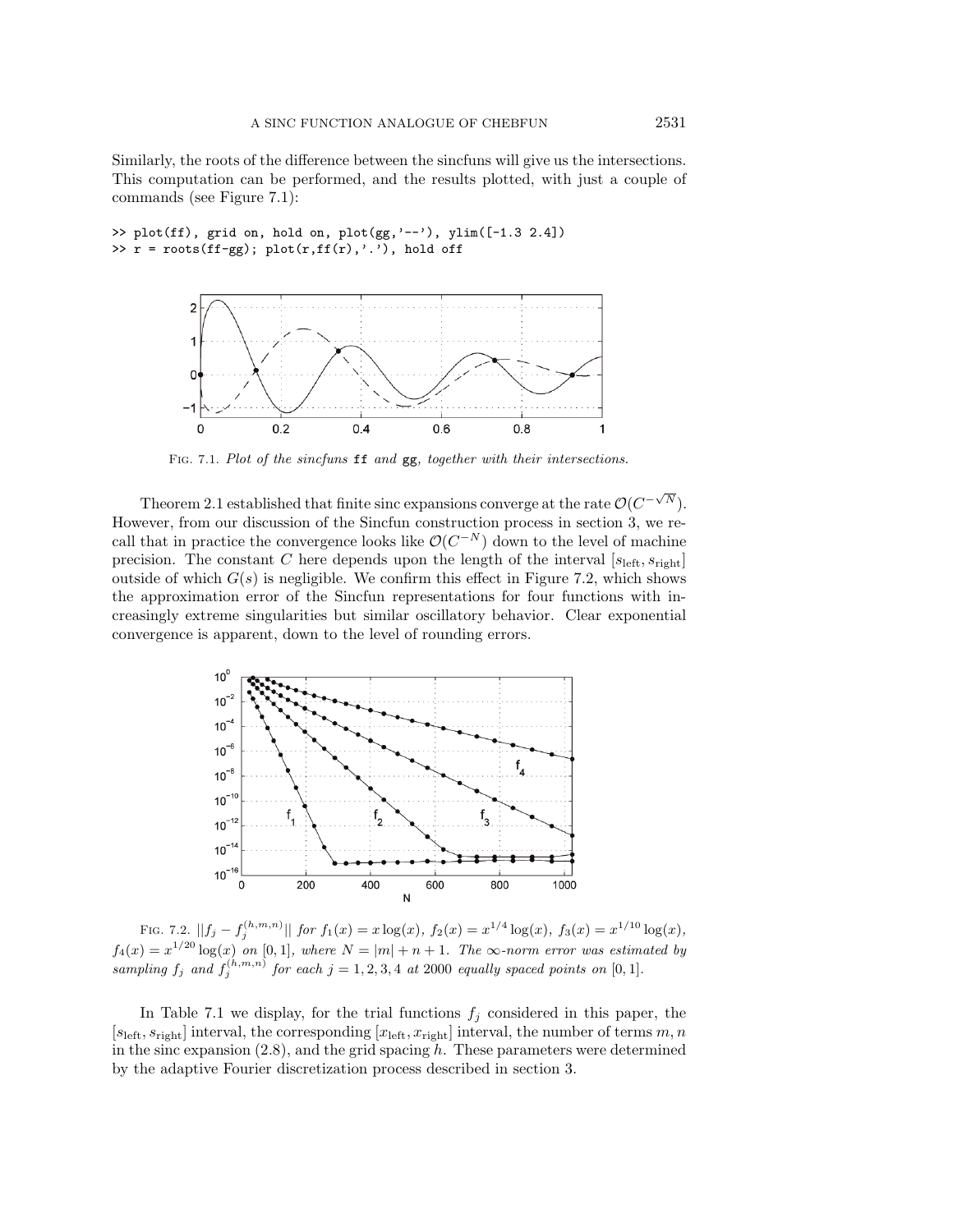## Table 7.1

Parameters for ten functions approximated over the default Sincfun interval [0, 1], where  $x_{\text{left}} =$  $\varphi^{-1}(s_{\text{left}})$  and  $x_{\text{right}} = \varphi^{-1}(s_{\text{right}})$ . The constructor converged for all of the functions except f<sub>5</sub> and  $f_6$ , for which we see that even taking more than  $2^{16}$  points is insufficient. The problem is simply that the singularities are too severe to be accurately resolved in double precision. For  $f_6$ , though we are only dealing with a square root, the fact that it is located at  $x = 1$  rather than  $x = 0$  means that Sincfun fails to converge.

|             |                     | $-s_{\text{left}}$ | $s_{\text{right}}$ | $x_{\text{left}}$ | $1-x_{\text{right}}$ | $-m$  | $\boldsymbol{n}$ | $\boldsymbol{h}$ |
|-------------|---------------------|--------------------|--------------------|-------------------|----------------------|-------|------------------|------------------|
| $f_1$       | $x \log(x)$         | 40.53              | 35.78              | $2.49e - 18$      | $3.33e - 16$         | 162   | 143              | $2.502e-1$       |
| $f_2$       | $x^{1/4} \log(x)$   | 162.93             | 35.00              | $1.73e - 71$      | $6.66e - 16$         | 568   | 122              | $2.869e - 1$     |
| $f_3$       | $x^{1/8} \log(x)$   | 325.57             | 34.43              | $3.38e - 142$     | $1.11e-15$           | 1069  | 113              | $3.047e - 1$     |
| $f_4$       | $x^{1/20} \log(x)$  | 708.29             | 33.83              | $2.46e - 308$     | $2.00e - 15$         | 2052  | 98               | $3.452e - 1$     |
| $f_5$       | $x^{1/30} \log(x)$  | 708.29             | 33.53              | $2.45e - 308$     | $2.78e - 15$         | 62462 | 2957             | $1.134e - 2$     |
| $f_{\rm 6}$ | $(1-x)^{1/2}$       | 36.04              | 35.97              | $2.22e - 16$      | $2.22e-16$           | 32792 | 32728            | $1.099e - 3$     |
| $f_7$       | $x^{1/2} \cos(19x)$ | 71.63              | 35.92              | $7.81e - 32$      | $2.22e - 16$         | 652   | 327              | $1.099e - 1$     |
| $f_8$       | $\sin(4\pi x)$      | 38.44              | 35.89              | $2.02e-17$        | $2.22e - 16$         | 256   | 239              | $1.502e - 1$     |
| $f_9$       | $\sin(40\pi x)$     | 40.85              | 35.94              | $1.82e - 18$      | $2.22e - 16$         | 882   | 776              | $4.631e - 2$     |
| $f_{10}$    | $sin(400\pi x)$     | 43.15              | 35.97              | $1.82e - 19$      | $2.22e-16$           | 5874  | 4896             | $7.346e - 3$     |

In general, severe singularities correspond to large  $[s_{\text{left}}, s_{\text{right}}]$  intervals. We observe this effect for the functions  $f_1, \ldots, f_4$  in Table 7.1, for which the  $s_{\text{right}}$  values remain roughly constant, while the  $s_{\text{left}}$  values increase in magnitude. This behavior is typical for functions that are singular at  $x = 0$  and highlights an important limiting factor inherent in the problem.

Suppose a function has a singularity at  $x = a$ , and that we wish to construct a sinc approximation to within a uniform relative accuracy of  $10^{-15}$  on [a, b]. The severity of the singularity that can be coped with at  $a$  is constrained by the location of the nearest floating-point number to a in the interval  $(a, b]$ . This in turn is dependent upon the computational precision. For example, if  $a = 0$ , then in standard IEEE doubleprecision arithmetic, the nearest normalized floating-point number to a is  $x_{\min}$ :  $2^{-1022} \approx 2.2 \times 10^{-308}$  [14, 15]. The function  $f_4(x) = x^{1/20} \log(x)$  is near to the limit of Sincfun's capabilities, and it is no coincidence that the corresponding  $x_{\text{left}}$ value in Table 7.1 is close to  $x_{\min}$ , since  $f_4(x_{\min}) \approx \varepsilon_m$ . In this precision, it would not be possible to fully resolve a function with an even severer singularity, such as  $f_5(x) = x^{1/30} \log(x)$ , since  $f_5(x_{\min}) = \mathcal{O}(10^{-8})$ , a value several orders of magnitude larger than  $\varepsilon_{\rm m}$ .

A further consequence of this observation is that mapped sinc approximation is only fully effective if the singular behavior is located at  $x = 0$ . To see why, consider the function  $f_6(x) = \sqrt{1-x}$ , which has a square root at  $x = 1$ . The closest floating-point number to 1 in double precision is  $1-2^{-53} = 1-\epsilon_m/2$ , and as before,  $f_6(1-\epsilon_m/2) =$  $\mathcal{O}(10^{-8}) \gg \varepsilon_{\rm m}$ . The density of floating-point numbers is again insufficient to capture the function to high precision.

For the most part, composition of sincfuns with mathematical operators is unproblematic. For instance, given the Sincfun representation fs of  $f(x) = x \log(x)$ from section 1, computations such as  $\sin(10*fs)$  or  $\exp(5*fs.^3)$  converge quickly. However, when the composition may introduce a new singularity, such as in the case of applying sqrt(), the construction process is unlikely to converge. The reason is that the Sincfun interpolant cannot be sampled accurately enough close to the singularity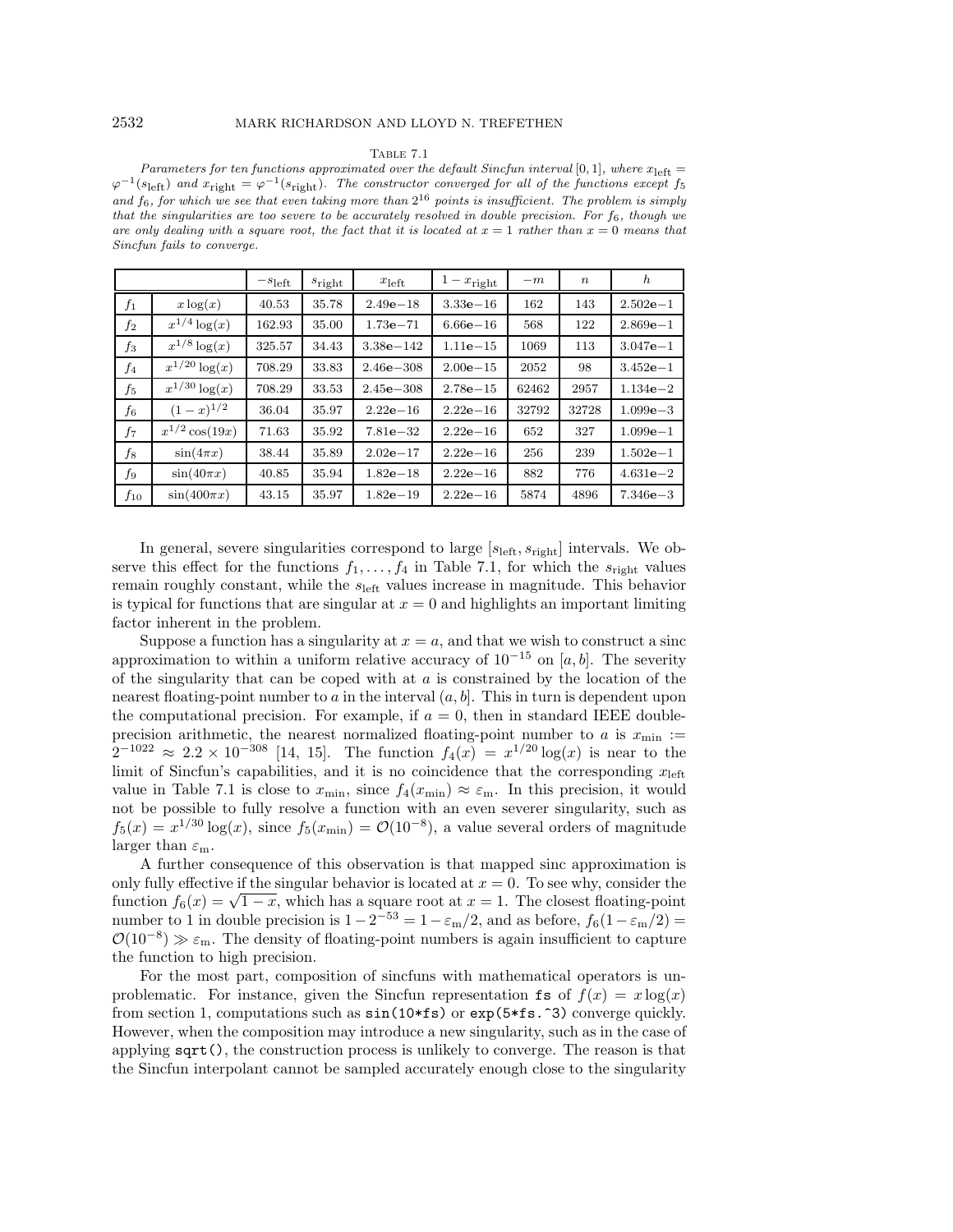in order to resolve the composition satisfactorily. In other words, the  $[s_{\text{left}}, s_{\text{right}}]$ interval does not extend far enough towards  $s = -\infty$ . For example, we find

```
\gg p = \mathbb{Q}(x) sin(x);
>> ps = sincfun(p,[0 1]);
>> sqps = sqrt(ps);
   Warning: Sincfun did not converge!
```
It is important to note, however, that it would be perfectly possible to construct the desired representation by sampling the function  $\sqrt{\sin(x)}$  directly. It is only because the original Sincfun representation of ps did not require a large  $[s_{\text{left}}, s_{\text{right}}]$  interval that the construction failed.

**8. Discussion.** We undertook this project to answer a question: Could the Chebyshev techniques that make Chebfun so successful for computation with smooth functions be replaced by sinc function techniques with much greater ability to handle singularities at endpoints, without too great a cost in efficiency? In short, are sinc methods ready for daily use? It seemed to us that the only way to reach an answer with confidence would be to develop a Sincfun software package, following the Chebfun model, since Chebfun incorporates such a wide range of capabilities such as algebraic operations, composition of functions, integration, differentiation, rootfinding, and optimization. We would faithfully attempt to match each such capability by a well-tuned sinc algorithm. (Chebfun also solves differential equations, but we would not attempt to go that far.)

And so we wrote Sincfun, described in this paper, reproducing much of the functionality of Version 1 Chebfun [1]. It is a real pleasure to run Sincfun and watch it handle a function like  $x \log x$  without a hiccup. Readers who wish to experiment for themselves may contact the first author for a copy of the software.

Nevertheless, the conclusion we have reached is that sinc methods cannot compete with Chebyshev methods for general use. There are two aspects to this conclusion, one quite focused and essentially a well-known problem, the other more conceptual and open-ended.

The first is the matter of *accuracy difficulties near endpoints.* The whole purpose of sinc function methods is to achieve flexibility in treating singularities at endpoints, yet despite our best efforts, a difficulty persists in Sincfun that has been a wellknown problem throughout the history of sinc methods. The changes of variables used by these methods bring sample points extraordinarily close to the endpoints, leading to a need for pointwise accuracy that floating-point arithmetic cannot meet. To minimize this problem, we followed the long tradition in sinc methods of putting one endpoint at  $x = 0$  where possible, to take advantage of the scale-invariance of floating-point arithmetic. Even this does not eliminate all problems, however, as illustrated in section 7 by the difficulty of taking the square root of a Sincfun representation of  $\sin x$ , since that representation lacks the extra accuracy needed to build the square root. As discussed in section 6, the endpoint problem becomes especially acute in the computation of derivatives. For a further approach to this issue, see [6].

So sinc methods' signal advantage, accurate treatment of singularities, remains elusive. To make progress here it seems to us that one might have to go beyond the usual floating-point arithmetic near endpoints. This may be feasible, but it was beyond the scope of this investigation.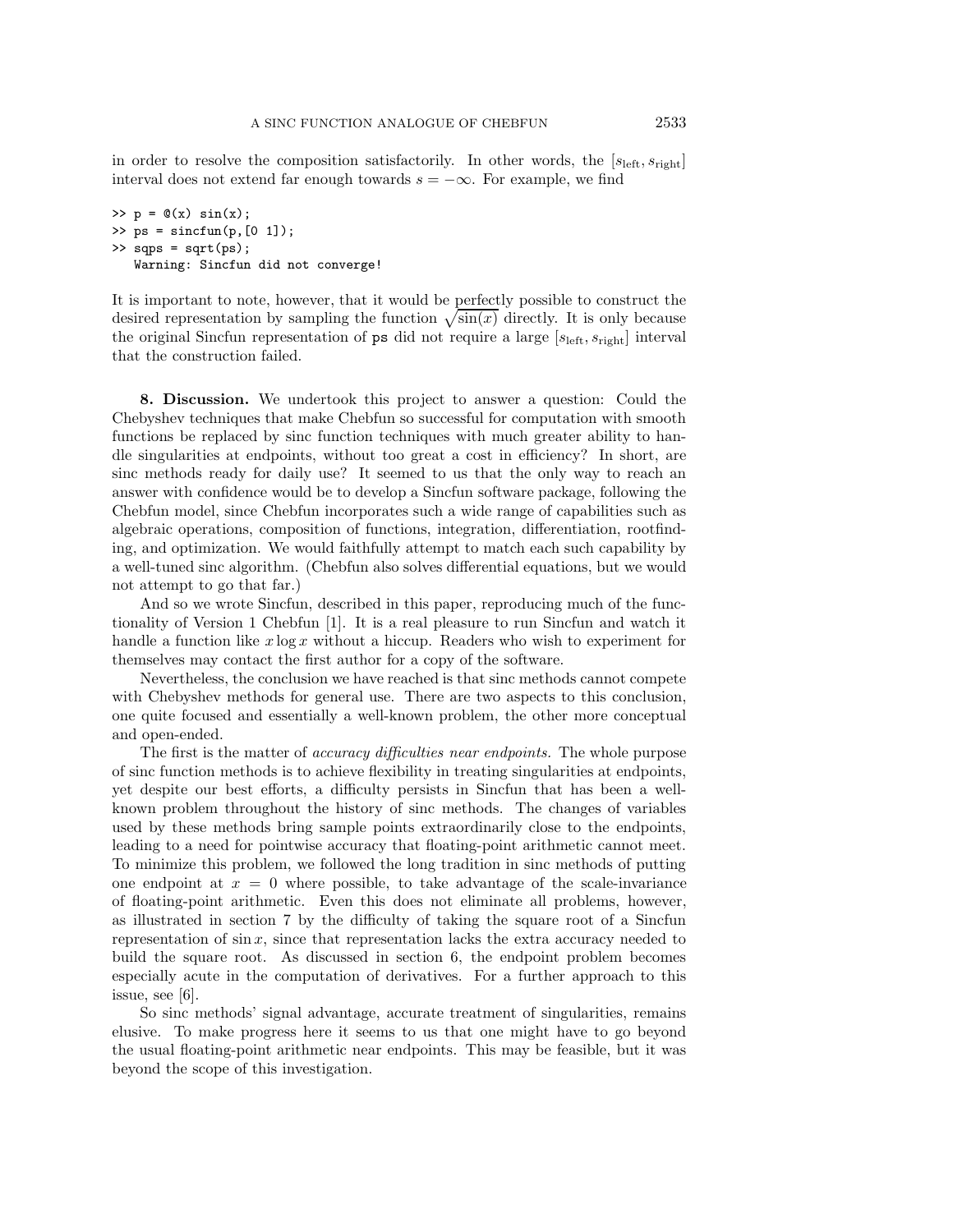To explain the second kind of difficulty, we observe that the name "sinc methods" actually describes algorithms combining two components: (i) the use of sinc function approximations (Fourier interpolants) on the real axis, and (ii) a conformal mapping such as  $\varphi^{-1}(s)$ , or tanh $(s)$ , from the real axis R to a finite interval [a, b]. Our study has highlighted complications in both of these steps.

Regarding (i), sinc function approximations, we do not see a good reason to use sinc functions at all. The crucial aspect of our experience that leads to this conclusion is the discovery that the best procedure for representing a function  $f(x)$  on [a, b] is to map it once and for all to a function  $F(s)$  on an appropriate interval [ $s_{\text{left}}, s_{\text{right}}$ ], and then leave  $[s_{\text{left}}, s_{\text{right}}]$  fixed while refining the grid within. In other words, the famous  $\sqrt{N}$  balance at the heart of standard sinc methods theory between grid spacing errors and grid extent errors is best treated asymmetrically in practice: fix the grid extent, then adjust the grid spacing. Once you do this, you are working simply with a function F on a fixed interval  $[s_{\text{left}}, s_{\text{right}}]$ . As has been noted previously [4, 9], the key to the method is the mapping, not the choice of basis. Sincfun faithfully uses sinc functions to represent  $F$ , but for this to work it has to subtract a linear function to impose zeros at the ends and rely on the exponential decay, so that  $F$ can be regarded as numerically periodic. All this seems weakly motivated; why not simply use a Chebyshev representation on  $[s_{\text{left}}, s_{\text{right}}]$ ? Then no zeros or periodicity are needed, and the cost is in principle no more than a factor of  $\pi/2$  in the number of samples [5, 13]. Moreover, as discussed in section 3, for efficient rootfinding one wants to subdivide the interval recursively anyway, and then one is pressed all the more strongly to use Chebyshev technology. For a related approach to constructing spectral methods on unbounded domains, see [7, 10].

Regarding (ii), the conformal maps, we think that the usual  $\varphi^{-1}(s)$  and tanh(s) transforms are wasteful and can be improved. Experience shows that Sincfun requires hundreds of samples to represent virtually any function, whereas Chebfun often succeeds with tens of samples. This may seem like the inevitable price of a move from  $\mathcal{O}(C^{-N})$  to  $\mathcal{O}(C^{-\sqrt{N}})$  convergence, but we note that over and over again Sincfun seems to use more sample points than "ought" to be necessary. Typically 80% of the points fall in the edge regions, as is evident in Figure 3.1. Moreover, often surprisingly many points per wavelength are used, even in the interior regions. These effects are the consequences of the use of a particular conformal map, which is not the only possible choice. We think this situation can be improved by the use of alternative variable transforms based on a different balance between resolution in the interior and resolution near the endpoints, and we will pursue this idea in future research.

**Acknowledgments.** The authors would like to thank Andre Weideman and Sheehan Olver for valuable discussions about aspects of this paper.

## REFERENCES

- [1] Z. BATTLES AND L. N. TREFETHEN, An extension of MATLAB to continuous functions and operators, SIAM J. Sci. Comput., 25 (2004), pp. 1743–1770.
- [2] J.-P. Berrut, Barycentric formulae for cardinal (SINC-)interpolants, Numer. Math., 54 (1989), pp. 703–718.
- [3] J.-P. BERRUT AND L. N. TREFETHEN, Barycentric Lagrange interpolation, SIAM Rev., 46 (2004), pp. 501–517.
- [4] J. P. Boyd, Polynomial series versus sinc expansions for functions with corner or endpoint singularities, J. Comput. Phys., 64 (1986), pp. 266–269.
- [5] J. P. BOYD, Chebyshev domain truncation is inferior to Fourier domain truncation for solving problems on an infinite interval, J. Sci. Comput., 3 (1988), pp. 109–120.